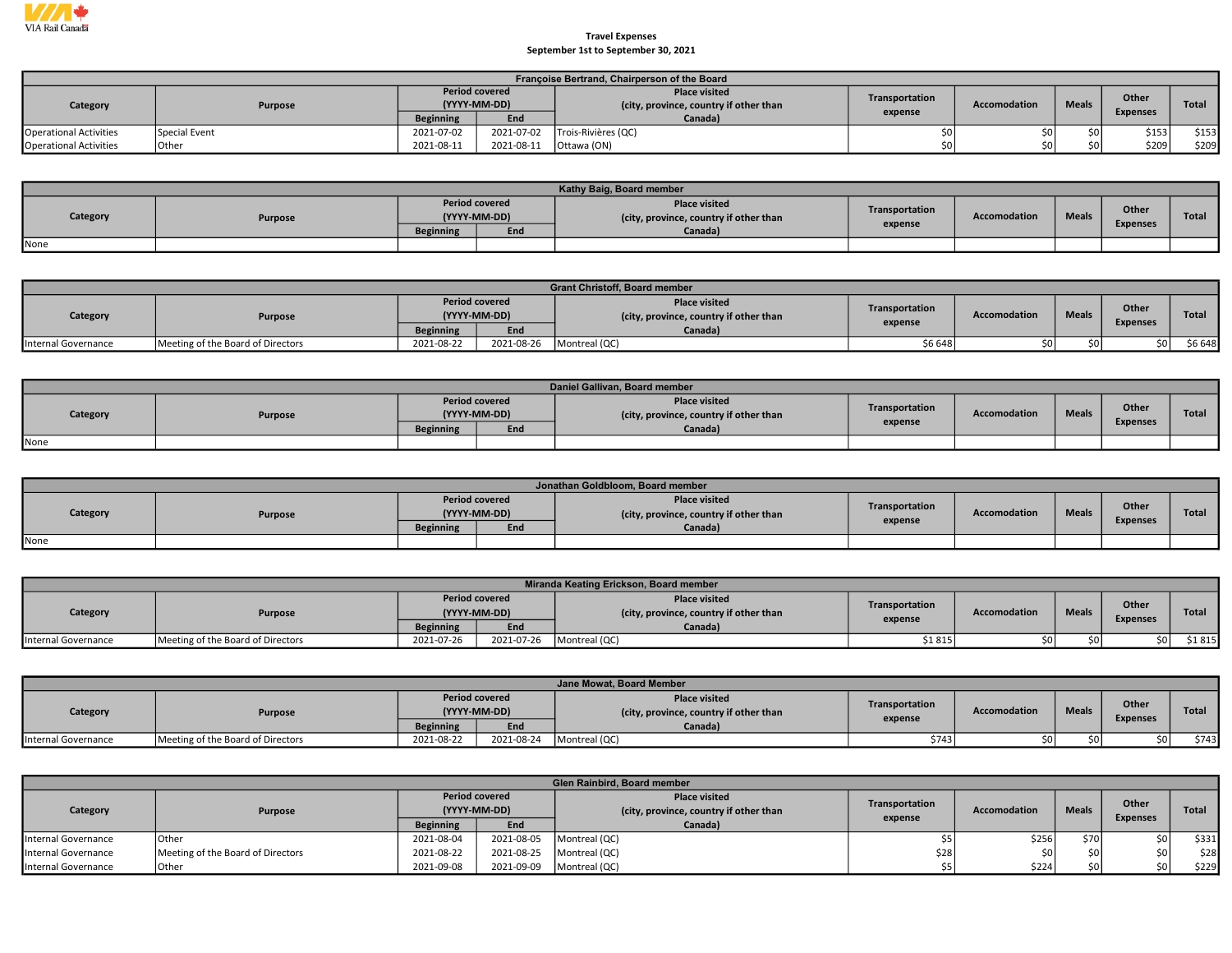

## Travel Expenses September 1st to September 30, 2021

|                     |                                   |                  |                       | <b>Gail Louise Stephens, Board member</b>                      |                |                     |              |                 |              |
|---------------------|-----------------------------------|------------------|-----------------------|----------------------------------------------------------------|----------------|---------------------|--------------|-----------------|--------------|
| Category            | Purpose                           | (YYYY-MM-DD)     | <b>Period covered</b> | <b>Place visited</b><br>(city, province, country if other than | Transportation | <b>Accomodation</b> | <b>Meals</b> | Other           | <b>Total</b> |
|                     |                                   | <b>Beginning</b> | End                   | Canada)                                                        | expense        |                     |              | <b>Expenses</b> |              |
| Internal Governance | Meeting of the Board of Directors | 2021-08-21       | 2021-08-28            | Montreal (QC)                                                  | \$1587         |                     | \$233        |                 | \$1 820      |

|                     | Kenneth Tan, Board Member         |                       |              |                                                                |                           |                     |              |                          |         |  |  |  |  |
|---------------------|-----------------------------------|-----------------------|--------------|----------------------------------------------------------------|---------------------------|---------------------|--------------|--------------------------|---------|--|--|--|--|
| Category            | Purpose                           | <b>Period covered</b> | (YYYY-MM-DD) | <b>Place visited</b><br>(city, province, country if other than | Transportation<br>expense | <b>Accomodation</b> | <b>Meals</b> | Other<br><b>Expenses</b> | Total   |  |  |  |  |
|                     |                                   | <b>Beginning</b>      | End          | Canada)                                                        |                           |                     |              |                          |         |  |  |  |  |
| Internal Governance | Meeting of the Board of Directors | 2021-08-21            | 2021-08-26   | Montreal (QC)                                                  | \$3 111                   |                     | \$82         | \$0 l                    | \$3 194 |  |  |  |  |

|          |         |                  |                                       | Geneviève Tanguay, Board Member                                |                |              |              |                 |              |
|----------|---------|------------------|---------------------------------------|----------------------------------------------------------------|----------------|--------------|--------------|-----------------|--------------|
| Category | Purpose |                  | <b>Period covered</b><br>(YYYY-MM-DD) | <b>Place visited</b><br>(city, province, country if other than | Transportation | Accomodation | <b>Meals</b> | Other           | <b>Total</b> |
|          |         | <b>Beginning</b> | End                                   | Canada)                                                        | expense        |              |              | <b>Expenses</b> |              |
| None     |         |                  |                                       |                                                                |                |              |              |                 |              |

|                     | Vianne Timmons, Board Member      |                                       |            |                                                                |                |                     |              |                 |              |  |  |  |  |
|---------------------|-----------------------------------|---------------------------------------|------------|----------------------------------------------------------------|----------------|---------------------|--------------|-----------------|--------------|--|--|--|--|
| Category            | <b>Purpose</b>                    | <b>Period covered</b><br>(YYYY-MM-DD) |            | <b>Place visited</b><br>(city, province, country if other than | Transportation | <b>Accomodation</b> | <b>Meals</b> | Other           | <b>Total</b> |  |  |  |  |
|                     |                                   | <b>Beginning</b>                      | End        | Canada)                                                        | expense        |                     |              | <b>Expenses</b> |              |  |  |  |  |
| Internal Governance | Meeting of the Board of Directors | 2021-08-22                            | 2021-08-25 | Montreal (QC)                                                  | \$2 179        |                     | \$247        |                 | \$2425       |  |  |  |  |

|                               |                |                  |                                       | <b>Cynthia Garneau, President and Chief Executive Officer</b>  |                |                     |              |                 |              |
|-------------------------------|----------------|------------------|---------------------------------------|----------------------------------------------------------------|----------------|---------------------|--------------|-----------------|--------------|
| Category                      | <b>Purpose</b> |                  | <b>Period covered</b><br>(YYYY-MM-DD) | <b>Place visited</b><br>(city, province, country if other than | Transportation | <b>Accomodation</b> | <b>Meals</b> | Other           | <b>Total</b> |
|                               |                | <b>Beginning</b> | End                                   | Canada)                                                        | expense        |                     |              | <b>Expenses</b> |              |
| <b>Operational Activities</b> | Special Event  | 2021-07-06       | 2021-07-08                            | Quebec (QC), Toronto (ON), Peterborough (ON)                   | \$572          | \$198               |              |                 | \$844        |

|                               | Mario Bergeron, Chief Mechanical and Maintenance Officer |                  |                                       |                                                               |                           |                     |              |                 |              |  |  |  |
|-------------------------------|----------------------------------------------------------|------------------|---------------------------------------|---------------------------------------------------------------|---------------------------|---------------------|--------------|-----------------|--------------|--|--|--|
| Category                      | <b>Purpose</b>                                           |                  | <b>Period covered</b><br>(YYYY-MM-DD) | <b>Place visited</b><br>city, province, country if other than | Transportation<br>expense | <b>Accomodation</b> | <b>Meals</b> | Other           | <b>Total</b> |  |  |  |
|                               |                                                          | <b>Beginning</b> | End                                   | Canada)                                                       |                           |                     |              | <b>Expenses</b> |              |  |  |  |
| <b>Operational Activities</b> | Meeting with employees                                   | 2021-08-18       | 2021-08-18                            | Toronto (ON)                                                  |                           | \$210               |              | \$34            | \$244        |  |  |  |
| <b>Operational Activities</b> | Meeting with employees                                   | 2021-09-08       | 2021-09-10                            | Vancouver (BC)                                                | \$5 073                   | \$444               | <b>\$44</b>  | so l            | \$5 5 6 1    |  |  |  |

|          | Danielle Boisvert, Vice President, Corporate Controller |                                       |  |                                                                |                |                     |              |                 |              |  |  |  |  |
|----------|---------------------------------------------------------|---------------------------------------|--|----------------------------------------------------------------|----------------|---------------------|--------------|-----------------|--------------|--|--|--|--|
| Category | Purpose                                                 | <b>Period covered</b><br>(YYYY-MM-DD) |  | <b>Place visited</b><br>(city, province, country if other than | Transportation | <b>Accomodation</b> | <b>Meals</b> | Other           | <b>Total</b> |  |  |  |  |
|          |                                                         | End<br><b>Beginning</b>               |  | Canada)                                                        | expense        |                     |              | <b>Expenses</b> |              |  |  |  |  |
| None     |                                                         |                                       |  |                                                                |                |                     |              |                 |              |  |  |  |  |

|                               |                                |                       |              | Bruno Cacciola, Vice President, Fleet Renewal Program          |                |              |              |                          |              |
|-------------------------------|--------------------------------|-----------------------|--------------|----------------------------------------------------------------|----------------|--------------|--------------|--------------------------|--------------|
| Category                      | Purpose                        | <b>Period covered</b> | (YYYY-MM-DD) | <b>Place visited</b><br>(city, province, country if other than | Transportation | Accomodation | <b>Meals</b> | Other<br><b>Expenses</b> | <b>Total</b> |
|                               |                                | <b>Beginning</b>      | End          | Canada)                                                        | expense        |              |              |                          |              |
| <b>Operational Activities</b> | Meetings with business partner | 2021-08-09            | 2021-08-18   | Sacramento (USA)                                               | \$3 294        | \$829        | \$77         | \$714                    | \$4 913      |